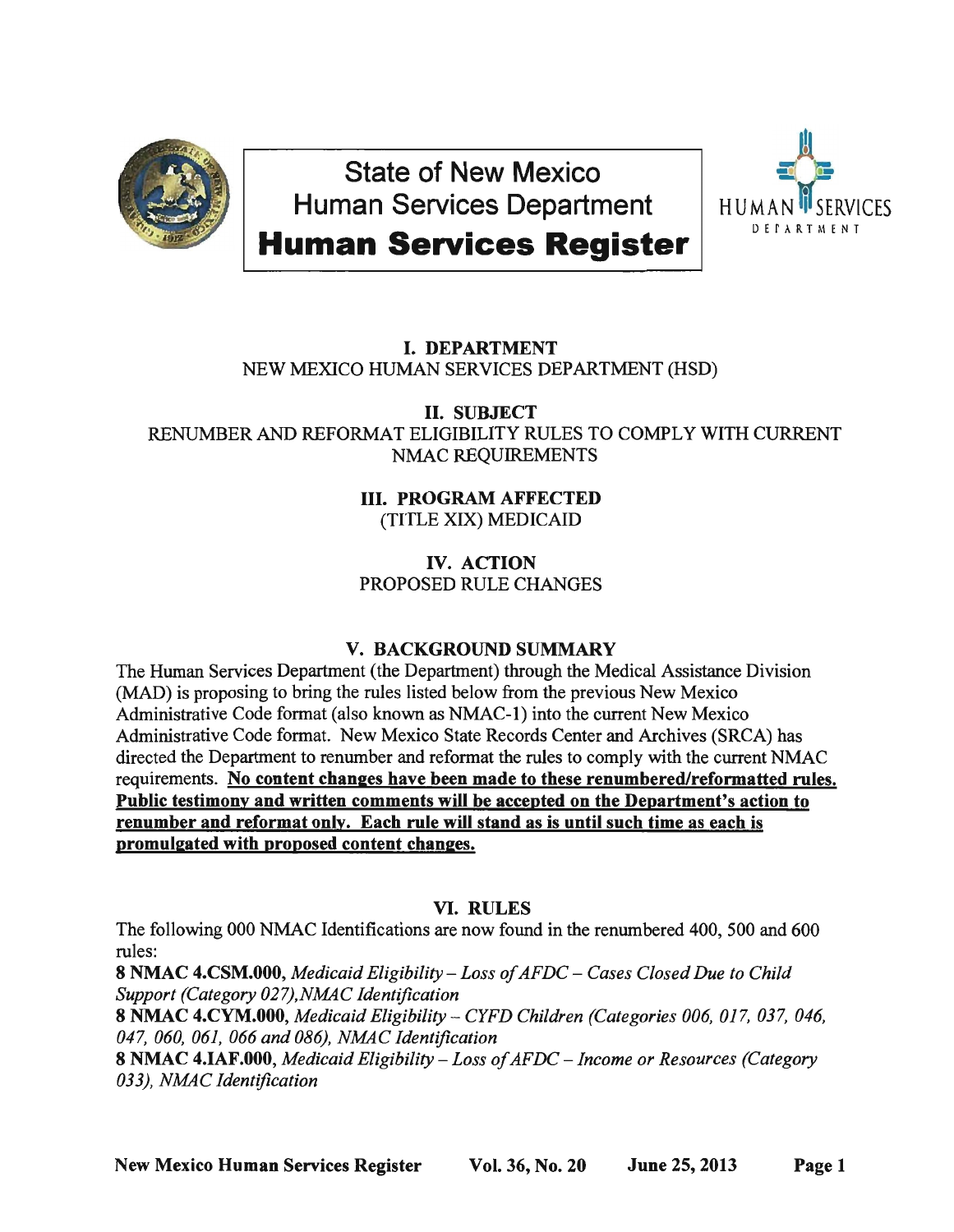8 **NMAC 4.ISS.000**, *Medicaid Eligibility – Income or Resources Available from a Stepparent (Category 034), NMAC Identification* 

8 NMAC 4.QDS.000, *Medicaid Eligibility – Qualified Disabled Individuals (Category 042)*, *NMAC Identification* 

8 NMAC 4.QMB.000, *Medicaid Eligibility – Qualified Medicare Beneficiaries (QMB) (Category 040), NMAC Identification* 

8 NMAC 4.RMO.000, *Medicaid Eligibility – Refugees (Category 049), NMAC Identification* 8 NMAC 4.RSD.000, *Medicaid Eligibility – Refugees with Spend Down Provision (Category 059), NMAC Identification* 

8 NMAC 4.SSI.000, *Medicaid Eligibility* - *Supplement Security Income (SS1) Methodology, NMAC Identification* 

8 NMAC 4.TME.000, *Medicaid Eligibility* - *Loss of AFDC* - *Transitional Medicaid (Category 028), NMAC Identification* 

The following rules will be renumbered as described:

8 NMAC 4.CSM.600 to 8.227.600, *Medicaid Eligibility* - *Loss of AFDC* - *Cases Closed Due to Child Support (Category 027), Benefit Description* 

8 NMAC 4.CYM.600 to 8.206.600, *Medicaid Eligibility – CYFD Children (Categories 006, 017, 037, 046, 047, 060, 061, 066 and 086), Benefit Description* 

8 NMAC 4.IAF.500 to 8.233.500, *Medicaid Eligibility* - *Loss of AFDC* - *Income or Resources (Category 033), Income and Resource Standards* 

8 NMAC 4.IAF.600 to 8.233.600, *Medicaid Eligibility* - *Loss of AFDC* - *Income or Resources (Category 033), Benefit Description* 

8 NMAC 4.ISS.400 to 8.234.400, *Medicaid Eligibility - Income or Resources Available from a Stepparent (Category 034), Recipient Policies* 

8 NMAC 4.ISS.500 to 8.234.500, *Medicaid Eligibility - Income or Resources Available from a Stepparent (Category 034), Income and Resource Standards* 

8 NMAC 4.ISS.600 to 8.234.600, *Medicaid Eligibility - Income or Resources Available from a Stepparent (Category 034), Benefit Description* 

8 **NMAC 4.QDS.400** to 8.242.400, *Medicaid Eligibility – Qualified Disabled Individuals (Category 042), Recipient Policies* 

8 NMAC 4.QDS.500 to 8.242.500, *Medicaid Eligibility – Qualified Disabled Individuals (Category 042), Income and Resource Standards* 

8 NMAC 4.QDS.600 to 8.242.600, *Medicaid Eligibility - Qualified Disabled Individuals (Category 042), Benefit Description* 

8 NMAC 4.QMB.600 to 8.240.600, *Medicaid Eligibility – Qualified Medicare Beneficiaries (QMB) (Category 040), Benefit Description* 

8 NMAC 4.RMO.400 to 8.249.400, *Medicaid Eligibility - Refugees (Category 049)*, *Recipient Policies* 

8 NMAC 4.RMO.600 to 8.249.600, *Medicaid Eligibility – Refugees (Category 049)*, *Benefit Description* 

8 NMAC 4.RSD.600 to 8.259.600, *Medicaid Eligibility – Refugees with Spend Down Provision (Category 059), Benefit Description* 

8 NMAC 4.SSI.400 to 8.215.400, *Medicaid Eligibility* - *Supplement Security Income (SS1) Methodology, Recipient Policies*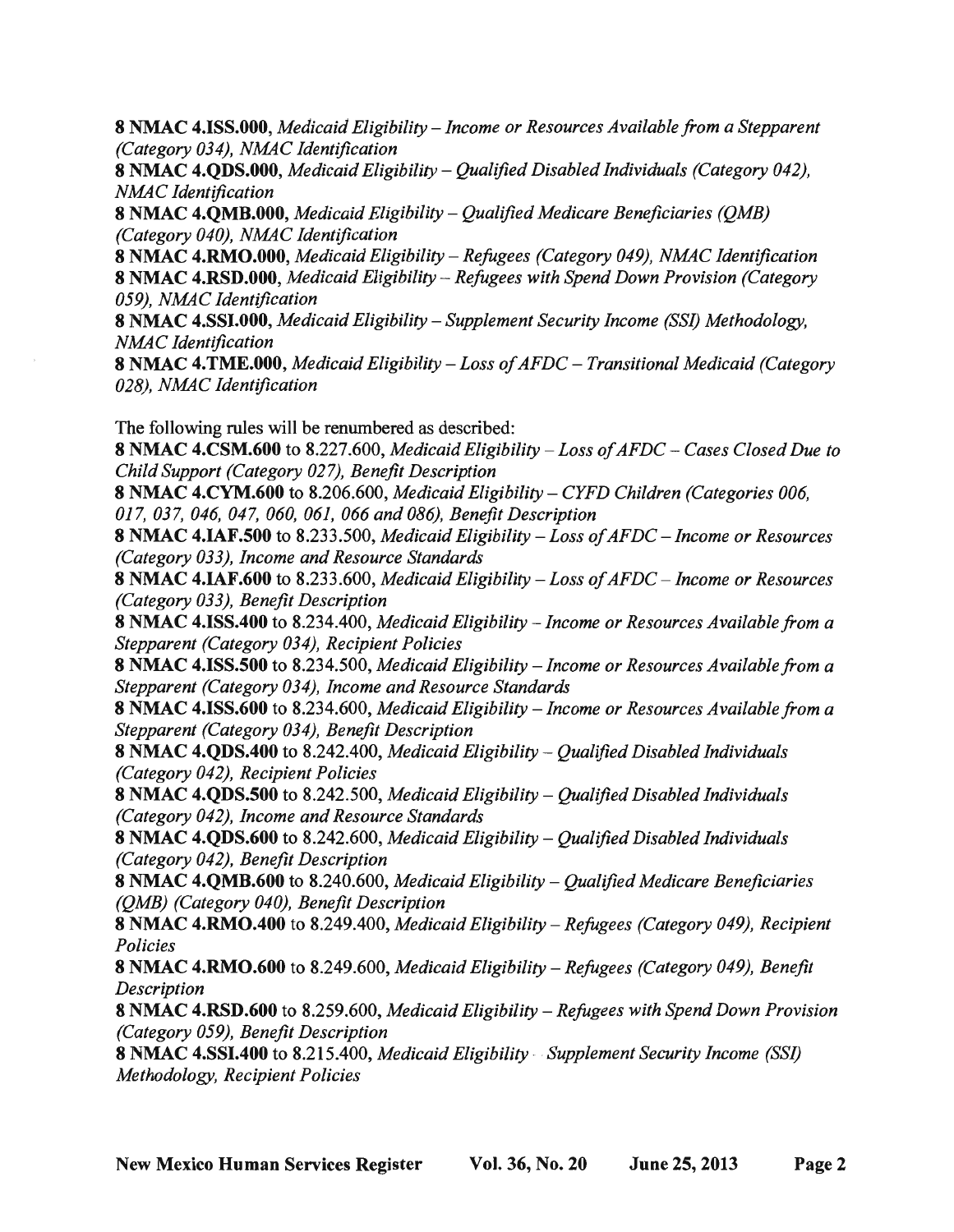8 NMAC 4.SSI.600 to 8.215.600, *Medicaid Eligibility* - *Supplement Security Income (SSl) Methodology, Benefit Description*  8 NMAC 4.TME.500 to 8.228.500, *Medicaid Eligibility* - *Loss of AFDC* - *Transitional Medicaid (Category 028), Income and Resources Standards*  8 NMAC 4.TME.600 to 8.228.600, *Medicaid Eligibility* - *Loss of AFDC* - *Transitional Medicaid (Category 028), Benefit Description* 

This register and the rules in the current NMAC format will be available on the Medical Assistance Division website at http://www.hsd.state.nm.us/mad/registers/2013. If you do not have internet access, a copy of the proposed rules may be requested by contacting the Medical Assistance Division at (505) 827-3152.

#### VII. EFFECTIVE DATE

The Department proposes to implement these rules effective September 15,2013.

#### VII. PUBLIC HEARING

A public hearing to receive testimony on these proposed changes will be held at 9 a.m. on Monday, August 19, in the South Park Conference Room, 2055 S. Pacheco, Suite 500, Santa Fe.

If you are a person with a disability and you require this information in an alternative format or require a special accommodation to participate in the public hearing, please contact the Division toll free at 1-888-997-2583 and ask for extension 7-3156. In Santa Fe, call 827-3156. The Department's TDD system may be accessed toll-free at 1-800-659-8331 or in Santa Fe by calling 827 -3184. The Department requests at least 10 days advance notice to provide requested alternative fonnats and special accommodations.

Copies of all comments will be made available by MAD upon request by providing copies directly to a requestor or by making them available on the MAD website or at a location within the county of the requestor.

#### IX. ADDRESS

Interested persons may address written or recorded comments to: Sidonie Squier, Secretary Human Services Department P.O. Box 2348 Santa Fe, New Mexico 87504-2348

These comment must be received no later than 5 p.m. on August 19,2013. Written and recorded comments will be given the same consideration as oral comments made at the public hearing. Interested persons may also address comments via electronic mail to Emily.Floyd@state.nm.us.